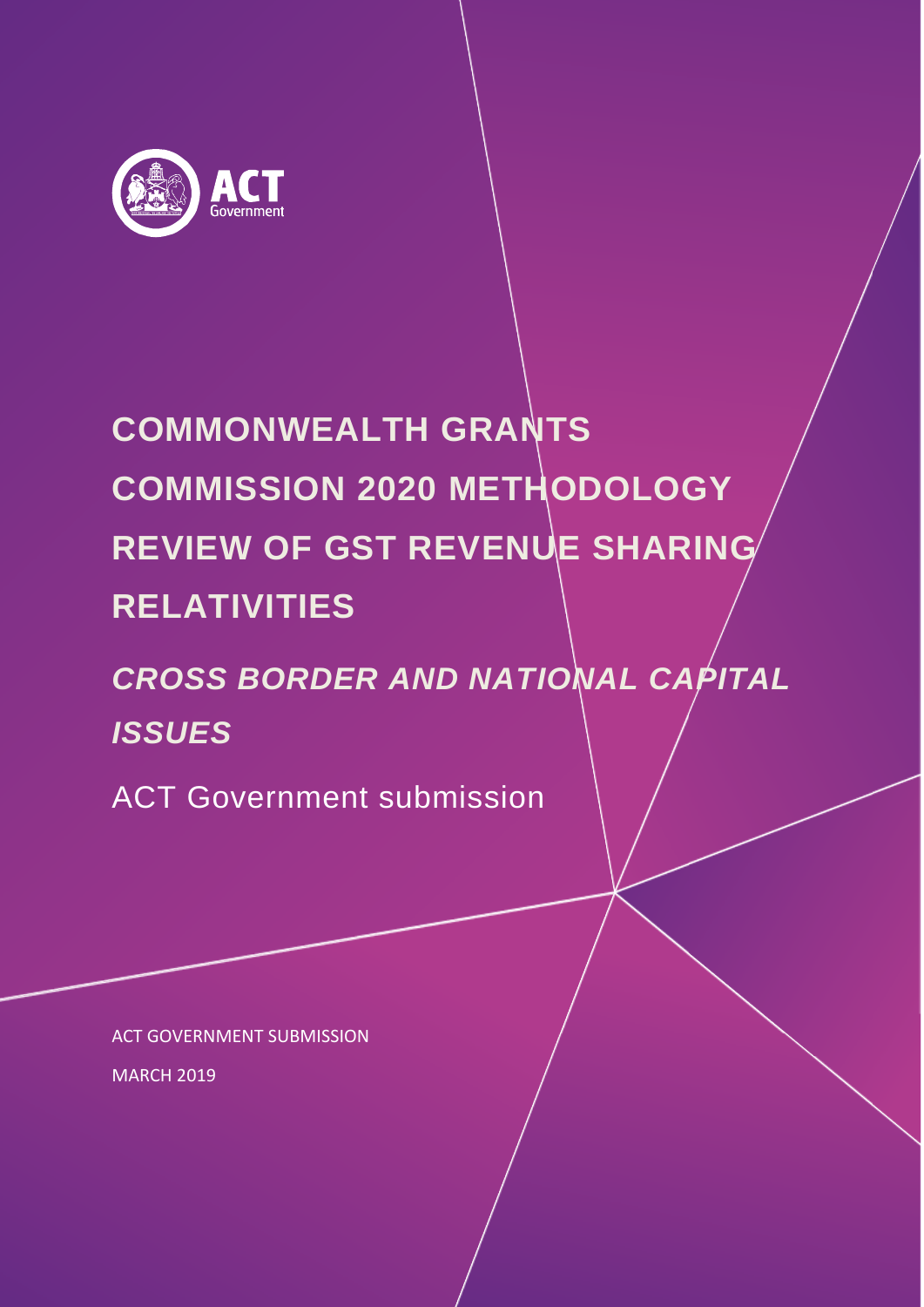#### **CGC 2020 METHODOLOGY REVIEW**

#### **SUPPLEMENTARY TO REJOINDER SUBMISSION TO WORKPLACE DISCUSSIONS**

#### **CROSS BORDER USE OF COMMUNITY HEALTH SERVICES**

#### **Background**

The ACT's Rejoinder Submission to Workplace Discussions for the CGC's 2020 Methodology Review (November 2018) presented the case for compensation for services provided to non-ACT residents in a number of categories, including Community Health.

The Community Health claim applies to services which are not eligible for Commonwealth funding and thus are not covered by the bilateral agreement with NSW Health, which provides direct reimbursement to the ACT for the cost of providing Health services to NSW residents.

In previous reviews the CGC adopted an assessment approach known as the General Method for services such as Community Health, for which residency data on individual service users was not available. This approach was based on partial usage data provided during the 2010 Review which indicated a net usage rate of ACT services by NSW residents of about 7-10%. This factor was applied to the ACT population to derive a notional increase in population for the ACT, and an equivalent decrease in the NSW population, which were applied in assessing needs in this service component.

The truncated nature of the 2015 Review meant that the CGC did not re-examine the General Method, and simply updated the cross-border adjustment factors for Community Health, Welfare, and Cultural and Recreational Services in subsequent Updates, based on the latest available population data.

#### **Rejoinder Submission and Follow-up**

The ACT's Rejoinder Submission of November 2018 put forward a case for cross-border compensation in relation to a range of community health services provided by ACT Health directly or through contracted Non-Government Organisations (NGOs). This claim was based on actual usage data for the ACT Health-provided services, with an assumption of an equivalent usage rate for the NGO-delivered services.

In the submission we also flagged (footnote to Table 6, p.4) that we were continuing to assess service data to determine a final claim. The focus of this work was on community health services for which National Weighted Activity Units (NWAUs) were recorded and on community mental health services block funded under the NHRA. We have since established that the ACT receives Commonwealth funding for these services and that they are covered by the bilateral agreement with NSW Health. Consequently, we will not pursue a cross-border claim for these services.

The ACT's claim therefore rests on the remaining community health services for which Commonwealth funding is not received. Table 13 (p.54) of the ACT's Rejoinder Submission provided detailed data on cross-border usage of community nursing, mental health counselling and breast screening services. The average cross-border usage rate of these services in terms of occasions of service was about 5.3% in 2017-18. We have also collected data on the cost of these services (Attachment A), which shows that, over the three years from 2014-15 to 2016-17, NSW usage averaged \$2.1 million or 5.2% of total usage, in dollar terms. Uplifting this to 2018-19 terms at a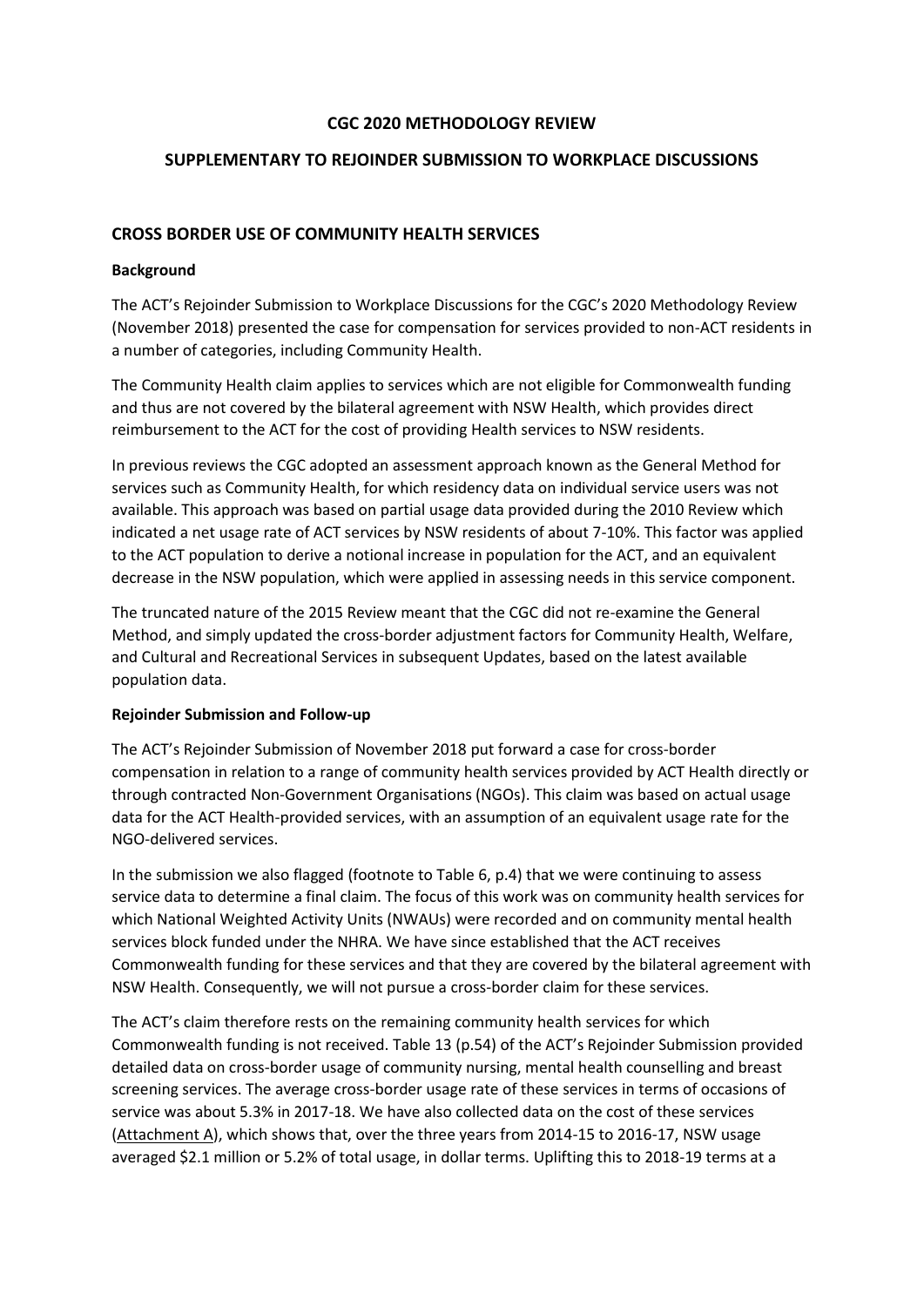growth rate of 6.5% per annum (the growth rate of the ACT's actual expenditure on community health over the period 2013-14 to 2016-17) gives an estimate of about \$2.5 million.

Attachment E (pp.101-107) of the Rejoinder Submission detailed community health services provided by NGOs in the ACT. We contended that it was reasonable to expect a similar NSW resident usage rate for these services as for the three large categories of services (above) delivered directly by ACT Health. The estimated total cost of the NGO delivered services is \$40.5 million in 2018-19, which would indicate a cost of about \$2.1 million for NSW usage.

Taken together, the ACT Health-direct and NGO-delivered components of community health services provided to NSW residents total around \$4.6 million in 2018-19 terms. The ACT submits this amount as our final claim for a cross-border allowance for community health, as foreshadowed in Table 6 (p.42) of our Rejoinder Submission.

There are known quality issues with non-admitted health data which is likely resulting in the under reporting of community health activity. Taking this into account, the ACT recommends the CGC assess the cross-border usage rate of 5.3 per cent as a baseline and apply judgement in determining the final cross border usage rate to be applied. The ACT requests the right to resubmit cross border usage rates as community health data collection and quality improves.

## **NATIONAL CAPITAL FACTOR – URBAN/BUSH INTERFACE**

#### **Background**

The ACT's Rejoinder Submission to Workplace Discussions on the 2020 Review also presented the case for compensation for the above average costs of bushfire preparedness arising from the requirements set by the National Capital Plan (NCP). The "bush capital" requirements of the NCP indicate that Canberra's urban/bush interface is likely to be considerably longer than for other urban areas of similar populations. As pointed out in that submission, three quarters of the ACT is held as national parks and forested lands, with greater exposure also due to the extent of open spaces within the city.

An allowance for this additional cost was first granted by the CGC in the 2004 Review, partially offsetting the costs associated with managing the ACT's Bushfire Abatement Zone (BAZ), which totally surrounds Canberra and extends west towards the Murrumbidgee River.

#### **Follow-up**

In our Rejoinder Submission we commented that the ACT's investment in bushfire preparedness accounts for 9 percent of the emergency services budget, which we considered to be significantly higher than in other jurisdictions. The submission stated that we would seek to obtain comparable data from other jurisdictions as soon as possible.

However, enquiries by the ACT's Emergency Services Agency have been unable to identify reliable data which would enable comparison of bushfire preparedness expenses across States and Territories. Even if data on expenditure on bushfire preparedness by other States were obtained, its comparability would be questionable, because there is no commonly agreed definition of bushfire preparedness activities.

The ACT continues to uphold the view that the Territory has a unique set of circumstances requiring the application of a degree of broad judgement as to the validity of the claim. Indeed the ACT would be interested to know if the CGC staff have independently explored any other data sources relevant to this claim.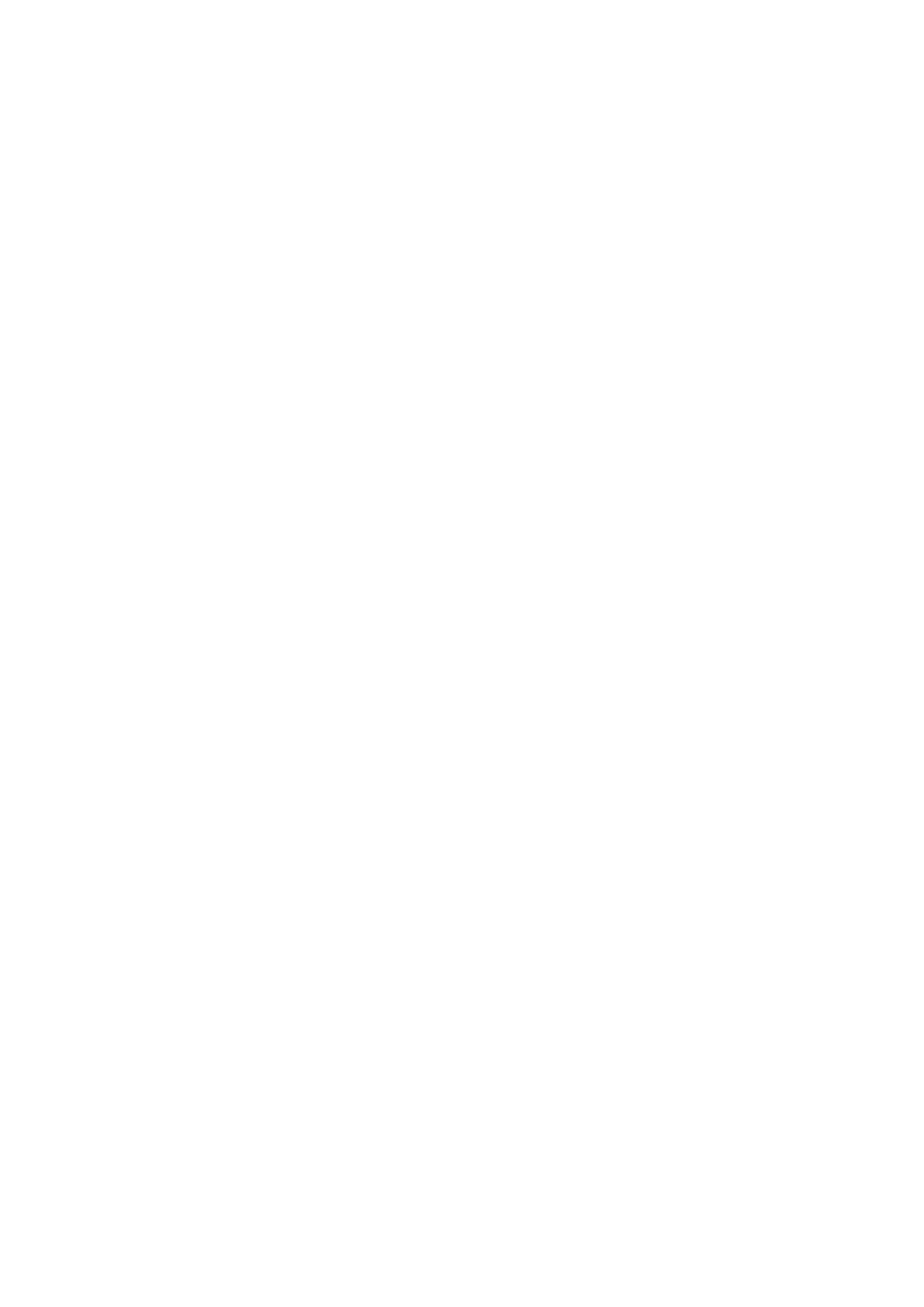### **Attachment A**

|                 |               |                           | <b>Services</b> | <b>NSW</b> usage |          |              |            | cost per unit |                   |
|-----------------|---------------|---------------------------|-----------------|------------------|----------|--------------|------------|---------------|-------------------|
| Year            | Tier2_grouped | <b>Description</b>        | delivered       | <b>NSW count</b> | rate     | NSW cost (5) | NSW cost % | (5)           | total cost $(\$)$ |
| 2014-15         | 30.07         | <b>Breastscreening</b>    | 7,272           | 157              | 2.16%    | 147,145      |            | 937.23        | 6,815,547         |
| 2014-15         | 20.06 & 40.08 | Community nursing         | 183,421         | 8,975            | 4.89%    | 2,070,437    |            | 230.69        | 42,313,263        |
| 2014-15         | 40.33         | Mental health counselling | 2,816           | 113              | 4.01%    | 263,297      |            | 2,330.06      | 6,561,448         |
| 2014-15         |               | Sub-total                 | 193,509         | 9,245            | 4.78%    | 2,480,879    | 4.45%      |               | 55,690,258        |
| 2015-16         | 30.07         | <b>Breastscreening</b>    | 17,927          | 414              | 2.31%    | 145,965      |            | 352.57        | 6,320,575         |
| 2015-16         | 20.06 & 40.08 | Community nursing         | 146,059         | 9,488            | 6.50%    | 1,465,045    |            | 154.41        | 22,553,008        |
| 2015-16         | 40.33         | Mental health counselling | 5,389           | 292              | 5.42%    | 497,108      |            | 1,702.42      | 9,174,367         |
| 2015-16         |               | Sub-total                 | 169,375         | 10,194           | 6.02%    | 2,108,118    | 5.54%      |               | 38,047,950        |
| 2016-17         | 30.07         | <b>Breastscreening</b>    | 17,176          | 465              | 2.71%    | 121,501      |            | 261.29        | 4,487,948         |
| 2016-17         | 20.06 & 40.08 | Community nursing         | 149,761         | 10,743           | 7.17%    | 1,015,169    |            | 94.50         | 14,151,795        |
| 2016-17         | 40.33         | Mental health counselling | 5,863           | 402              | 6.86%    | 632,834      |            | 1,574.21      | 9,229,614         |
| 2016-17         |               | Sub-total                 | 172,800         | 11,610           | 6.72%    | 1,769,504    | 6.35%      |               | 27,869,357        |
| 2017-18         | 30.07         | <b>Breastscreening</b>    | 18,123          | 476              | 2.63% na |              |            |               |                   |
| 2017-18         | 20.06 & 40.08 | Community nursing         | 161,343         | 12,477           | 7.73%    | na           |            |               |                   |
| 2017-18         | 40.33         | Mental health counselling | 4,642           | 263              | 5.67%    | na           |            |               |                   |
| 2017-18         |               | Sub-total                 | 184,108         | 13,216           | 7.18%    |              |            |               |                   |
| <b>Averages</b> |               |                           | 179,948         | 11,066           | 6.15%    | 2,119,500    | 5.23%      |               | 40,535,855        |